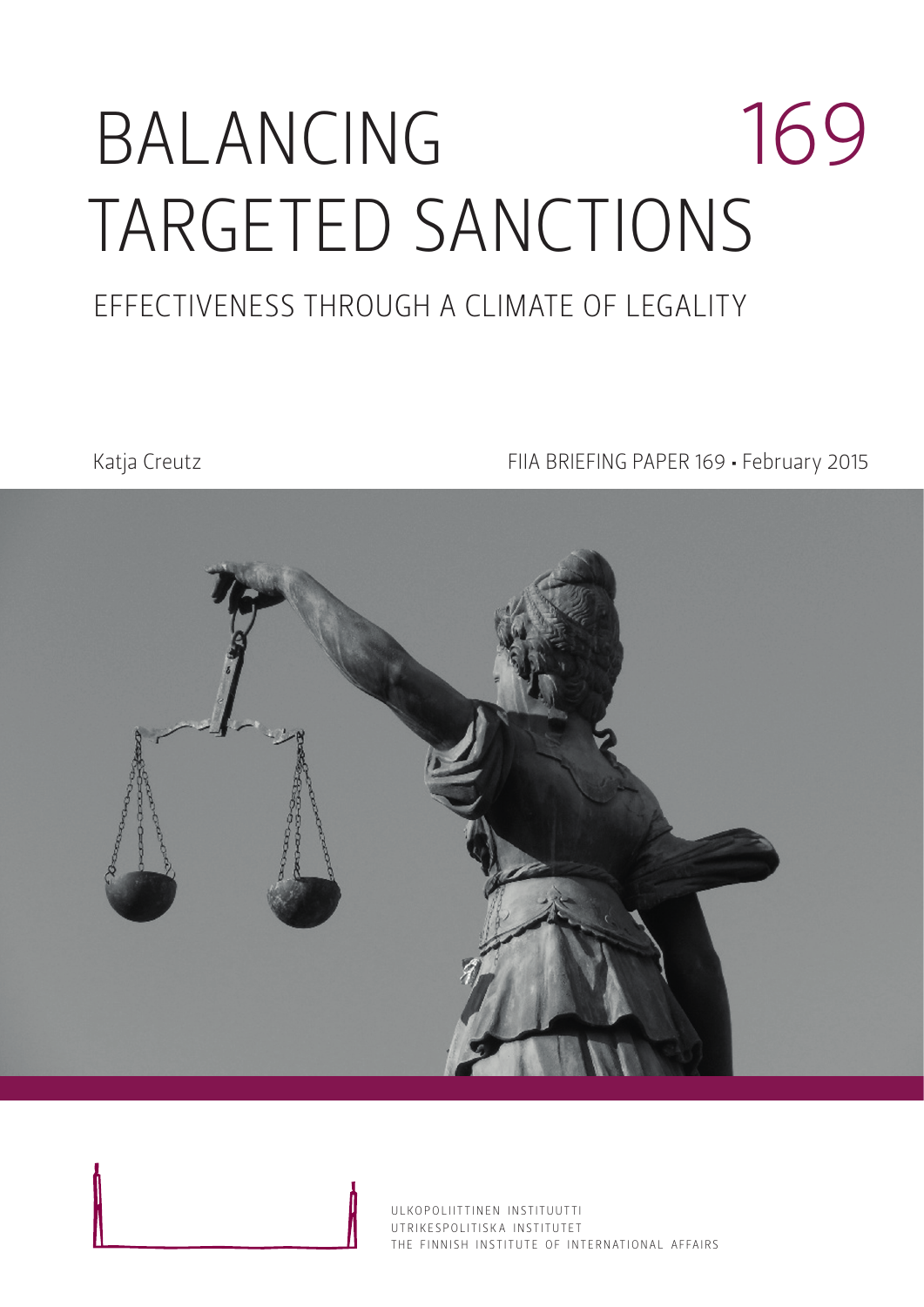## BALANCING TARGETED SANCTIONS

EFFECTIVENESS THROUGH A CLIMATE OF LEGALITY



Katja Creutz Research Fellow The Finnish Institute of International Affairs FIIA Briefing Paper 169 February 2015

- Targeted sanctions are political acts that infringe upon the enjoyment of fundamental rights by designated individuals and entities, especially the rights of defence and the right to an effective remedy. Increasing international attention has therefore been paid to the legal implications of targeted sanctions.
- Targeted sanctions must meet basic standards of fair and clear procedures not only to guarantee the rights of individuals, but also in order to be a credible and effective foreign policy tool.
- To date, concerns over fair treatment have been addressed in a fragmented and piecemeal way. Judicial review before European courts has provided an important incentive for change, especially for the creation of the office of the UN Ombudsperson.
- A holistic approach should be developed, which not only emphasizes retrospective review of sanctions, but would also address concerns in the initial phase of their adoption. Increased attention should be paid to the use of confidential information and the right of designated individuals to receive information.
- Efforts to strengthen legality aspects in the use of targeted sanctions must take account of the circumstances in which these measures are taken. Concerns for international peace and security, and especially for the authority of the Security Council, must be balanced against the protection of fundamental rights.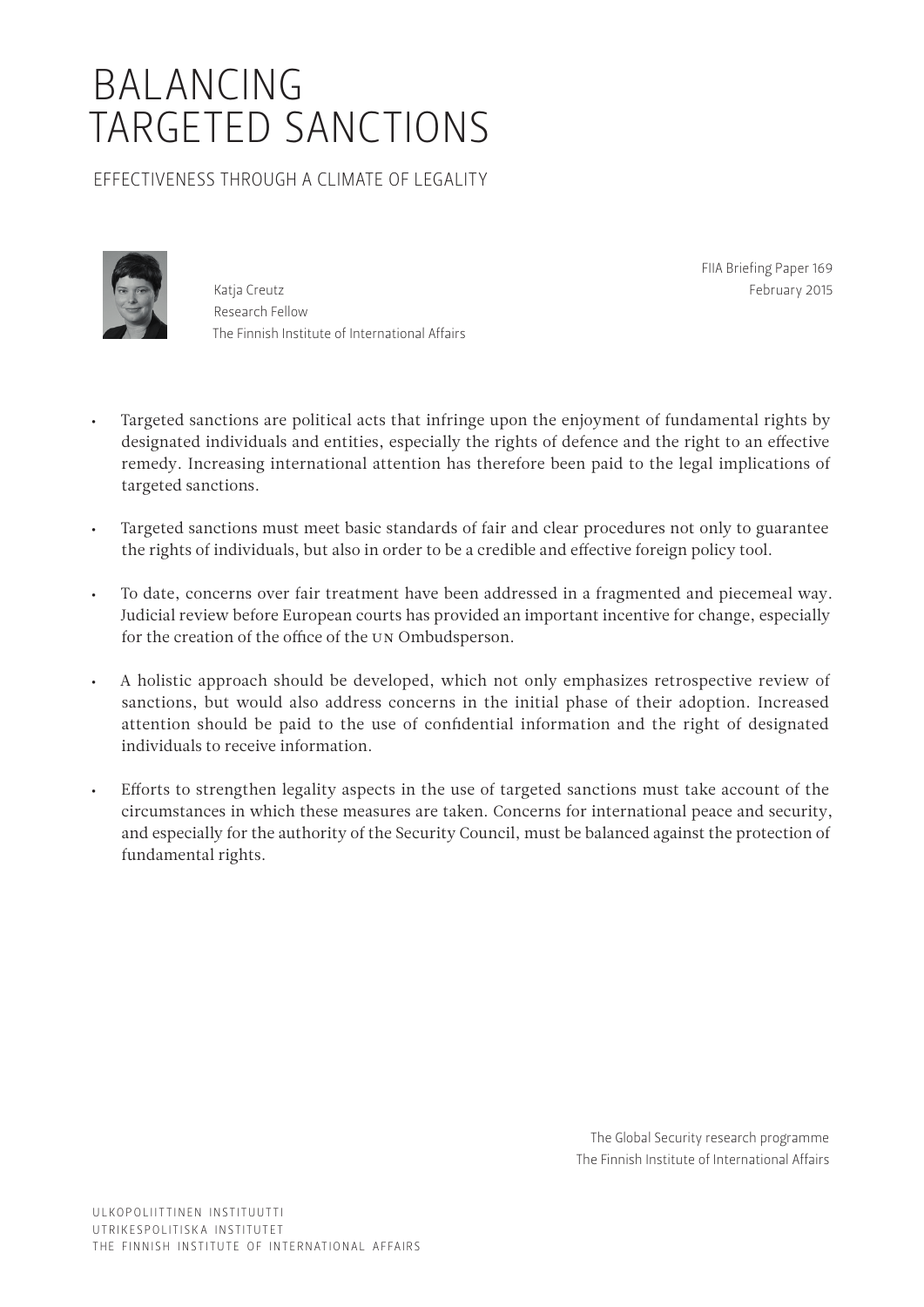#### Introduction

International debate shows increasing concern for the legal implications of sanctions regimes. Unilateral and collective sanctions are widely discussed from the perspective of accountability, the rule of law and judicial review. Moreover, many individuals and entities have been successful in challenging the designation of sanctions upon them.

All these aspects highlight the need to place the sanctions debate in a larger accountability framework where not only the behaviour of the target state is scrutinized, but increasingly the actions taken by the sender state(s) as well. The general sentiment of unfairness that surrounds targeted sanctions needs to be addressed, while the possibility of imposing sanctions that are truly wrongful cannot be dismissed.

Due process concerns are important not only because targeted sanctions are highly discriminatory and affect the ordinary life of designated individuals and entities, but also because of the credibility and effectiveness of sanctions as a foreign policy tool. Unless the concerns for legalism are addressed, the credibility of sanctions will be lost as the controversy surrounding them will increase. If sanctions are continuously overturned on procedural or substantive grounds, the whole idea of smart sanctions will be undermined.<sup>1</sup>

It is also important from a principled point of view that procedural safeguards that have been developed in national and regional settings are not overturned. This would open the door for a double standards argument according to which Western states do not practise what they preach.

The aim of this paper is to discuss how targeted sanctions as a foreign policy tool increasingly encroach upon the legal sphere. The paper will provide an overview of the effect of sanctions upon designated individuals, in addition to which it will explore how the UN and European institutions have approached the balancing of security concerns with the protection of fundamental rights. To conclude, thoughts on how to move forward will also be presented, which stress not only retrospective review, but a holistic approach where legality aspects are taken into account in all phases of sanction practices.

#### Targeted sanctions and the individual

#### *The nature of targeted sanctions*

Targeted sanctions are imposed in response to various measures ranging from terrorism to despotic regimes. They are directed against specific individuals or entities instead of whole countries, and they seek to suppress and prevent unlawful behaviour through the imposition of, for example, travel bans or the freezing of assets.

Within the UN system, sanctions are adopted in order to protect international peace and security, which is the paramount interest of the Security Council. The powers of the Security Council are broad in this task and the question emerges as to whether due process considerations should interfere with or divert interest from the real issue of collective security. Concerns for individuals are thus often seen to be at odds with the public good.

Individual sanctions affect the ordinary life of designated individuals and entities in many respects. Listed individuals are unable to open a bank account, for instance, or obtain a job because anybody paying the person would be committing a crime. Thus, earning one's living becomes impossible.

The person may be banned from travelling and may thus be prevented from seeing his or her family, or from seeking medical help if needed. Not even humanitarian exemptions that allow for some travelling or funding undo the total infringement upon the enjoyment of basic rights.

Sanctions resemble a criminal punishment in the effect they have on the individual. They severely restrict the enjoyment of individuals' rights, they last for many years, in addition to which they severely stigmatize the designated individuals and entities. In fact, targeted sanctions against individuals have even been called 'a new *sui generis* type of

<sup>1</sup> House of Lords, the Select Committee on the European Union, Sub-Committee C (External Affairs), Inquiry on European Union Restrictive Measures, 6 February 2014.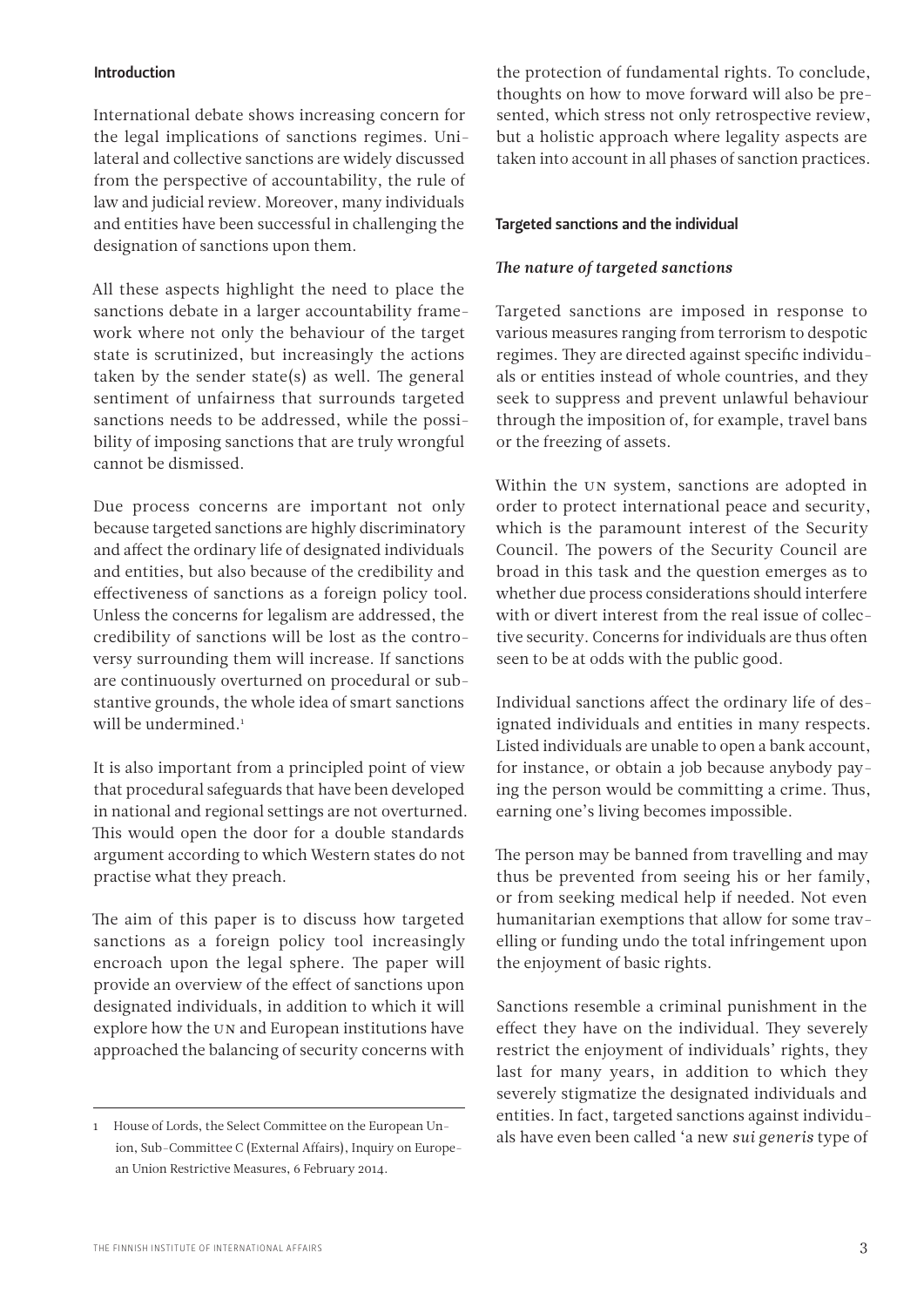international responsibility'.2 The consequences of sanctions may be perceived to be even harsher in circumstances where those that are sanctioned are not the 'real' targets. For example, the EU's sanctions upon Russia target those close to President Putin in order to exert pressure on the Russian government.

The procedure whereby targeted sanctions are adopted and implemented is disadvantageous for the individual or entity. Individuals are often listed based on confidential information and the listing involves a surprise element in order for the targets not to be able to take avoidance actions, such as transferring assets before a freeze is imposed. These aspects of targeted sanctions have many implications for the individual.

First, it may be difficult for the designated individual or entity to ascertain the reasons behind the listing, and hence how to change the behaviour in order to be delisted. Second, the lack of transparency due to confidential information makes it difficult to challenge one's case; if the designated individual or not even a judicial organ empowered to review the listing are allowed to see confidential documents, it becomes hard to dispute and decide the case. As a consequence, courts may even be forced to find in favour of the applicant because they have no recourse to relevant material in order to make a proper finding.

Another complicating factor from the designated individual's or entity's perspective is the multilevel nature of targeted sanctions. Behind sanctions there is often an international chain of actors, who have all taken part in the sanctions in one way or another. This multiplicity of actors involved makes it hard to pinpoint who ultimately bears responsibility for the sanctions internationally. For example, a decision to instigate targeted sanctions taken in the Security Council must be implemented at the national level. But even though states implement the sanctions, they are not the reason that measures are undertaken because the sanctions originate from the UN. States find themselves between a rock and a hard

place; they are bound by virtue of Article 25 in the UN Charter to implement Security Council decisions, yet they may have numerous international human rights obligations and a long tradition of due process in their internal legal order that stands in contradiction to the UN sanctions procedure.

#### *Minimum procedural safeguards*

Most legal systems share some common principles that relate to fair and clear procedures. In addition, not even international organizations can completely evade all human rights. The Security Council is bound by the UN Charter, which stresses fundamental human rights protection. In addition, peremptory norms of international law cannot be violated. Thus, there are some basic standards to be followed when sanctions are sketched out, although the outer contours of the obligations may be unclear. As a minimum, it has been claimed that the following components form the nucleus of procedural guarantees: 1) the right to be informed; 2) the right to be heard; 3) the right to be advised; and 4) the right to an effective remedy.3

However, many open questions remain on how to devise targeted sanctions so that they comply with the idea of fundamental rights. Thus far, the approach has been piecemeal; each institution involved in the adoption and implementation of sanctions has developed their own strategy on how to improve the system. Small steps have been taken to improve the standing of targeted individuals in order to meet the critique presented by judicial institutions or comparable bodies.

#### Judicial review before European institutions

A decisive catalyst for improving the procedural safeguards of individuals and entities subjected to targeted sanctions came from Europe with the *Kadi case* in response to the UN terrorist listings. The rights of the Saudi Arabian national Yassin Abdullah Kadi were contested before the EU's Court of First Instance (CFI, later renamed the General Court)

<sup>2</sup> Marja Lehto, *Indirect Responsibility for Terrorist Acts. Redefinition of the Concept of Terrorism Beyond Violent Acts* (Martinus Nijhoff Publishers: Leiden, 2010) p. 377.

<sup>3</sup> Bardo Fassbender, *Targeted Sanctions and Due Process*, Study Commissioned by the United Nations, Office of Legal Affairs, 20 March 2006, p. 8.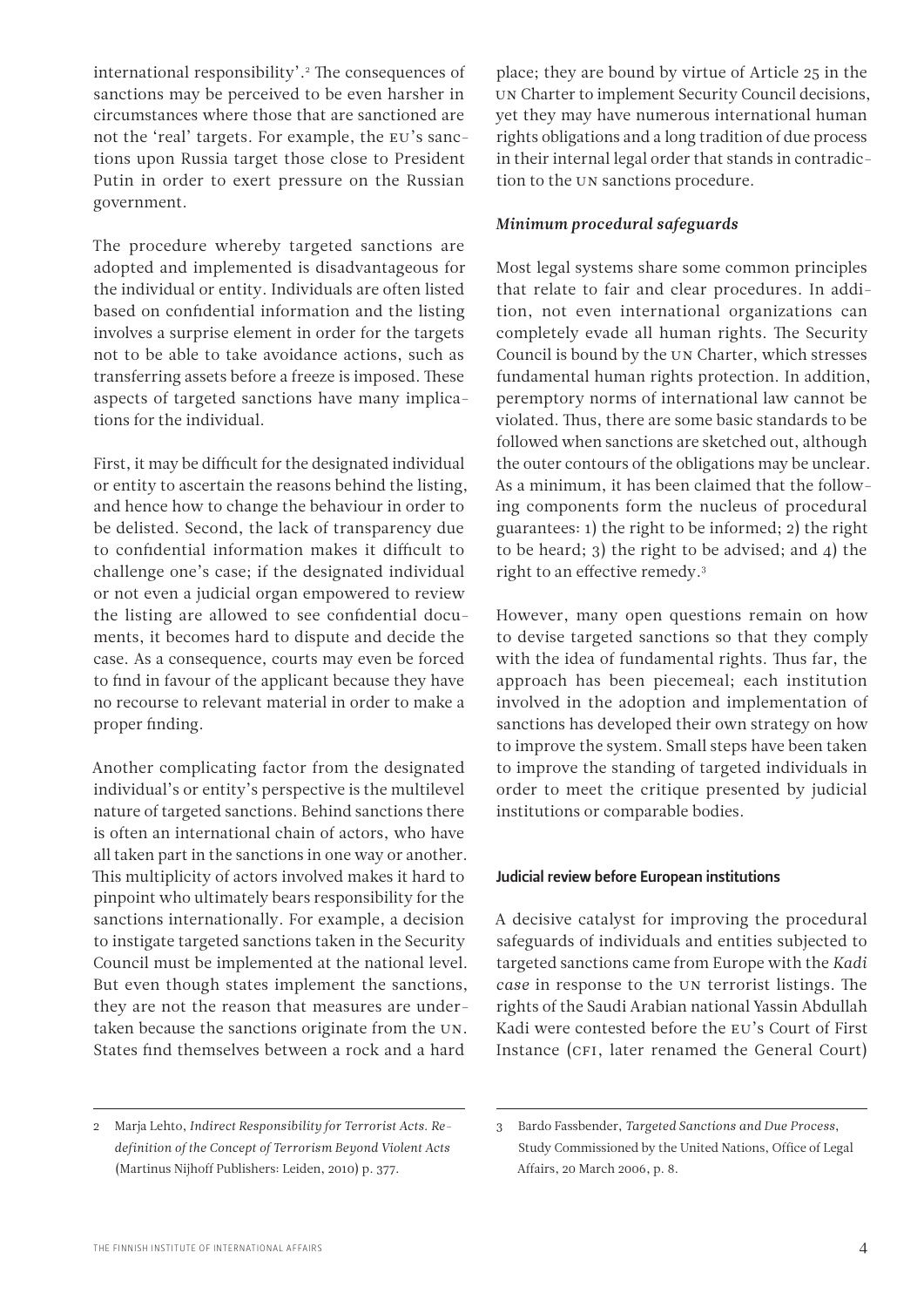authority to provide well-founded evidence for sanctioning individuals or entities, while the EU Courts in assessing the evidence must strike a balance between international peace and security on the one hand, and individual rights on the other.

Due process is not only problematic when it comes to sanctions that derive from the UN, however. Similar dilemmas characterize the EU's own autonomous sanctions. The latest case in which this was proven relates to the terrorist listing of Hamas, which the entity was able to successfully revoke in December 2014. The EU General Court decided that Hamas must be removed from the EU's terrorist list

4 The judicial institution of the EU comprises three courts, two of which are of relevance to this paper. These are the EU General Court (formerly the Court of First Instance) and the Court of Justice of the EU, which has jurisdiction to decide on, *inter alia*, appeals against judgments of the General Court. For more information on the EU Courts, see <[http://curia.](http://curia.europa.eu/jcms/jcms/Jo2_6999/) [europa.eu/jcms/jcms/Jo2\\_6999/>](http://curia.europa.eu/jcms/jcms/Jo2_6999/) (accessed 14 January 2015).

in 2005,<sup>4</sup> following his listing on the 1267 UN Al-Qaida list for suspected terrorist ties. Although the CFI dismissed the complaints, the Court of Justice as the highest judicial authority in the EU took the opposite view. It established that Mr Kadi's rights had been infringed: he had not been informed of the reasons for the listing, which deprived him of the opportunity to challenge the freezing of his assets. His right to be heard and to an effective remedy, as well as the right to property, were thus violated and the EU was forced to annul the regulation through which the UN Al-Qaida listings had been transposed.

As with many other successful challenges of listings before the EU Courts, Kadi was, however, re-listed immediately by a new EU regulation. New proceedings ensued before the EU General Court (*Kadi II*), and subsequent appeals. In 2013, the Court of Justice of the EU delivered its final judgment in respect of Mr Kadi, who won his case before the EU. The Court held that the rights of the defence and the right to effective judicial protection had been violated because of the lack of access to information and evidence against Mr Kadi.5 The Court further laid down that it is the task of the European Union

because the designation had taken place based 'on factual imputations derived from the press and the internet', not well-founded evidence.<sup>6</sup> This corroborates previous findings that sanctions upon individuals and entities must be backed by strong evidence which can clearly be tied to the individual or entity in question.

Targeted sanctions have also been dealt with by the European Court of Human Rights (ECtHR), which has twice issued a judgment on the compatibility of human rights obligations under the European Convention and the obligation to implement Security Council resolutions. In *Nada v. Switzerland*,7 the ECtHR found that Switzerland had violated its human rights obligations in its implementation of the UN sanctions by imposing an entry and transit ban upon Youssef Nada, who lived in an Italian enclave surrounded by a Swiss canton.

According to the Court, Switzerland had insufficiently harmonized its two conflicting international obligations, and had therefore violated Mr Nada's right to a private and family life, as well as his right to an effective remedy. The Court held that Switzerland had some real latitude in implementing the UN sanctions and could therefore have taken better account of the applicant's individual situation. The Court further held that national courts should be able to judge on the national implementation measures of the UN sanctions, even though they are unable to pronounce generally on UN measures.

The second case was also brought against Switzerland by a designated individual of targeted sanctions. In the case of *Al-Dulimi*,<sup>8</sup> the ECtHR found that Switzerland had violated its obligations under the European Convention by confiscating the property of Iraqi national Khalaf Al-Dulimi and the company Montana Management Inc. While the

- 6 General Court of the European Union, Press Release No 178/14, Judgment in Case T-400/10, *Hamas v. the Council*, Judgment, 17 December 2014.
- 7 *Case of Nada v. Switzerland*, Appl. No 10593/08, Judgment, Grand Chamber, 12 September 2012.
- 8 *Case of Al-Dulimi and Montana Management Inc., v. Switzerland*, Appl. No 5809/08, Judgment, 26 November 2013.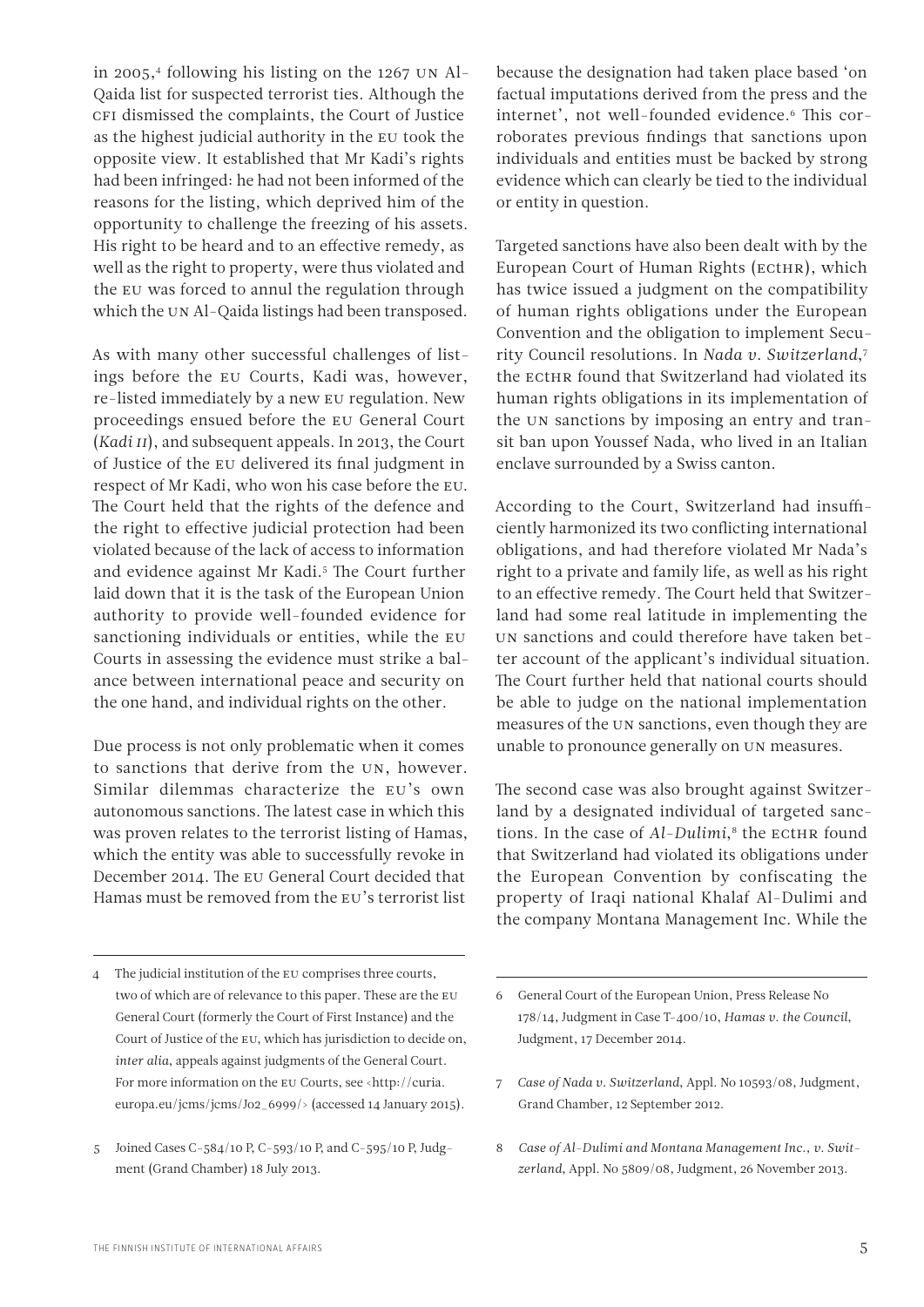European Convention of Human Rights guarantees access to remedy, the Court noted that there can be limitations on this right as long as they are justified and proportionate, namely the means employed are proportionate to the aims to be realized. Finally, the Court held that Switzerland had violated Al-Dulimi's and the company's right to an effective remedy by stating: 'as long as there is no effective and independent judicial review, at the level of the United Nations, of the legitimacy of adding individuals and entities to the relevant lists, it is essential that such individuals and entities should be authorised to request the review by national courts of any measure adopted pursuant to the sanctions regime'.9

#### Due process at the UN

Although a decisive push to move forward with respect to due process of individuals and entities that are targeted by UN sanctions might have come from Europe, the need to 'ensure that fair and clear procedures exist for placing individuals and entities on sanctions lists and for removing them, as well as for granting humanitarian exemption' was recognized by the UN Member States as early as 2005 in the World Summit Outcome Document. Due process concerns had emerged especially with respect to the UN sanctions regimes on Al-Qaida and/or the Taliban; both include a high number of individuals and entities in addition to which there is no direct connection to any country.10

The first measure undertaken by the Security Council in pursuance of addressing due process concerns was to create a so-called Focal Point for Delisting in 2006. This body does not, however, provide for independent review since the power of delisting resides elsewhere. Its task is rather to put the state which has designated the target of the sanction in touch with the state of nationality or residence.

Despite its meagre role, the Focal Point is important because it deals with the full range of UN sanctions regimes.

#### *The UN Ombudsperson*

With respect to the UN Al-Qaida sanctions, a definite improvement in due process was achieved with the creation of the UN Ombudsperson in December 2009. The Ombudsperson is an independent and impartial office, initially established for an 18-month period, and tasked with reviewing requests from individuals and entities seeking to be removed from the UN Al-Qaida sanctions list. For the position, the Security Council looked for 'an eminent individual of high moral character, impartiality and integrity with high qualifications and experience in relevant fields',<sup>11</sup> to which it appointed Canadian Kimberly Frost.

The approach taken by the Ombudsperson towards the review process emphasizes balancing of interests. On the one hand, the Ombudsperson stresses fundamental concepts that are found across legal systems, which seek to protect the procedural rights of accused persons; on the other hand, the review standard must take account of the express acknowledgement by the Security Council that national criminal legal standards are not applicable under the Ombudsperson's mandate. The standard of review developed by the Ombudsperson is consequently 'whether there is sufficient information to provide a reasonable and credible basis for listing'.12

Upon receipt of requests for review by individuals and entities on the Al-Qaida list, the Ombudsperson gathers relevant information on the delisting request, after which a dialogue follows with the petitioner as well as concerned parties. This phase gives the petitioner an opportunity to be heard so that the circumstances of the case are fully understood. A comprehensive report is then prepared by the Ombudsperson, which recommends delisting or not. If delisting is recommended, the Sanctions Committee overseeing the list must by consensus

<sup>9</sup> *Case of Al-Dulimi and Montana Management Inc., v. Switzerland*, Appl. No 5809/08, Judgment, 26 November 2013, at para. 134.

<sup>10</sup> Bardo Fassbender, *Targeted Sanctions and Due Process*, Study Commissioned by the United Nations, 20 March 2006, p. 4.

<sup>11</sup> UNSC Res. 1904 (2009), 17 December 2009, at para. 20.

<sup>12</sup> See, [http://www.un.org/en/sc/ombudsperson/approach.](http://www.un.org/en/sc/ombudsperson/approach.shtml) [shtml](http://www.un.org/en/sc/ombudsperson/approach.shtml).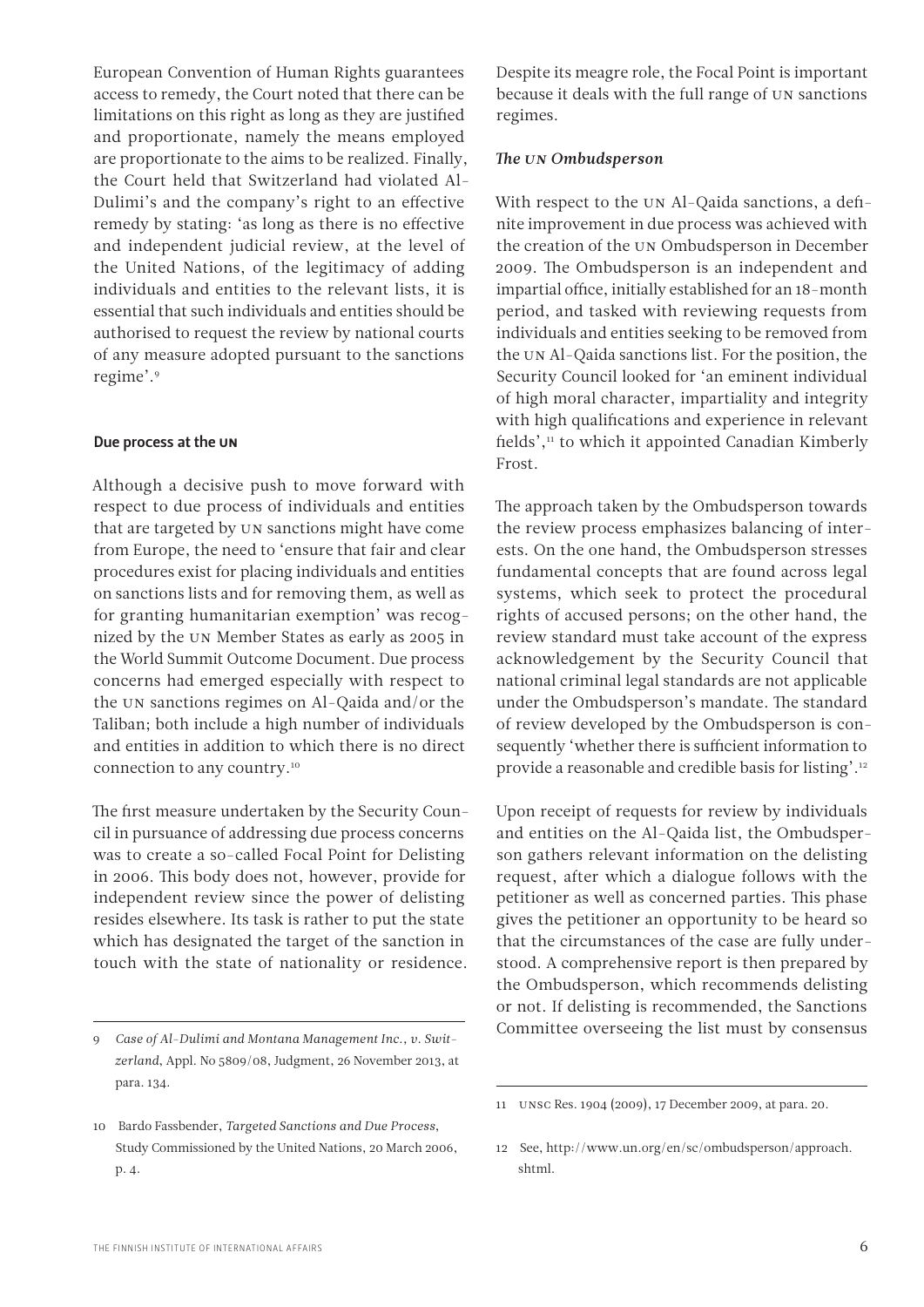decide otherwise within 60 days. If the Sanctions Committee is unable to reach a consensus, the issue can be referred to the Security Council.

The Ombudsperson has handled 50 cases to date, of which 42 have resulted in delisting. Although this review process represents a significant step forward for individuals and entities seeking relief from being subjected to sanctions, many problems remain. First, the office of the Ombudsperson is limited in time, which means it is not a permanent review mechanism. Additionally, there have been problems with extending the Ombudsperson's work contract to cover the full mandate period, and general resources have been limited.

Second, the delisting review under the Ombudsperson concerns only those persons placed on the Al-Qaida list, thus leaving numerous individuals designated under other sanctions regimes without an effective remedy. A further limitation is that the Ombudsperson does not have the final say, as the Sanctions Committee, and eventually the Security Council, is able to overturn the Ombudsperson's recommendations. A final point of criticism, which the Ombudsperson has been unable to alleviate, relates to the Sanctions Committee and its poor practice of delivering reasons for delisting or retention. This not only affects transparency, but also has practical implications as it complicates many parallel proceedings that are ongoing at national and regional level.<sup>13</sup>

#### The way forward

When it comes to scrutinizing sanctions, much attention has been paid to the availability of an effective remedy. But fair and clear procedures extend further than retrospective inspection; basic standards should be respected from the initial phase onwards so that legality characterizes the whole process from the adoption of sanctions until they are terminated.

To start with, the listing criteria for targeted sanctions must be formulated clearly, in a way which

allows listed persons and entities to correct their behaviour and to challenge the listing.

There must be sufficient grounds for listing individuals or entities, and those targeted must be informed of the reasoning so that they are able to challenge their designations. The confidentiality barrier must therefore be overcome in order for targeted sanctions to work. Some progress has been achieved in this respect. The EU General Court has recently submitted a proposal with regard to disclosure of confidential information in order to improve the situation. The proposal would open up for non-disclosure to the applicant if serious national interests were considered to be at stake.

The issue of retrospective review of targeted sanctions is also controversial. The Court of Justice of the EU noted in 2013 that despite improvements, the UN system fails to provide effective judicial protection.<sup>14</sup> Whether this finding will spur further progress in terms of due process within the UN system or not, remains to be seen.

There are divergent opinions in the UN Security Council on the desirability of expanding the Ombudsperson's review to all sanctions lists. Some of the permanent member states, such as Russia, the United States and the United Kingdom, expressly prioritize tailor-made solutions, which arguably allow for more efficient measures in combating terrorism. Still, many states are prepared to take further steps to strengthen due process. In this regard, the group of Like-Minded States on Targeted Sanctions plays an important role.<sup>15</sup>

It can and should work to promote the due process idea within the UN, such as permanency of the Ombudsperson's office, detailed reasoning, and sufficient resources, as well as review for other sanctions regimes. The ongoing High-Level Review of UN Sanctions also guarantees that sanctions are discussed from the perspective of the rule of law.

<sup>13</sup> Seventh Report of the Office of the Ombudsman, UN Doc. S/2014/73 (31 January 2014), at para. 51.

<sup>14</sup> Joined Cases C-584/10 P, C-593/10 P, and C-595/10 P, Judgment (Grand Chamber) 18 July 2013, at para. 133.

<sup>15</sup> The group comprises the following countries: Austria, Belgium, Costa Rica, Denmark, Finland, Germany, Liechtenstein, the Netherlands, Norway, Sweden and Switzerland.